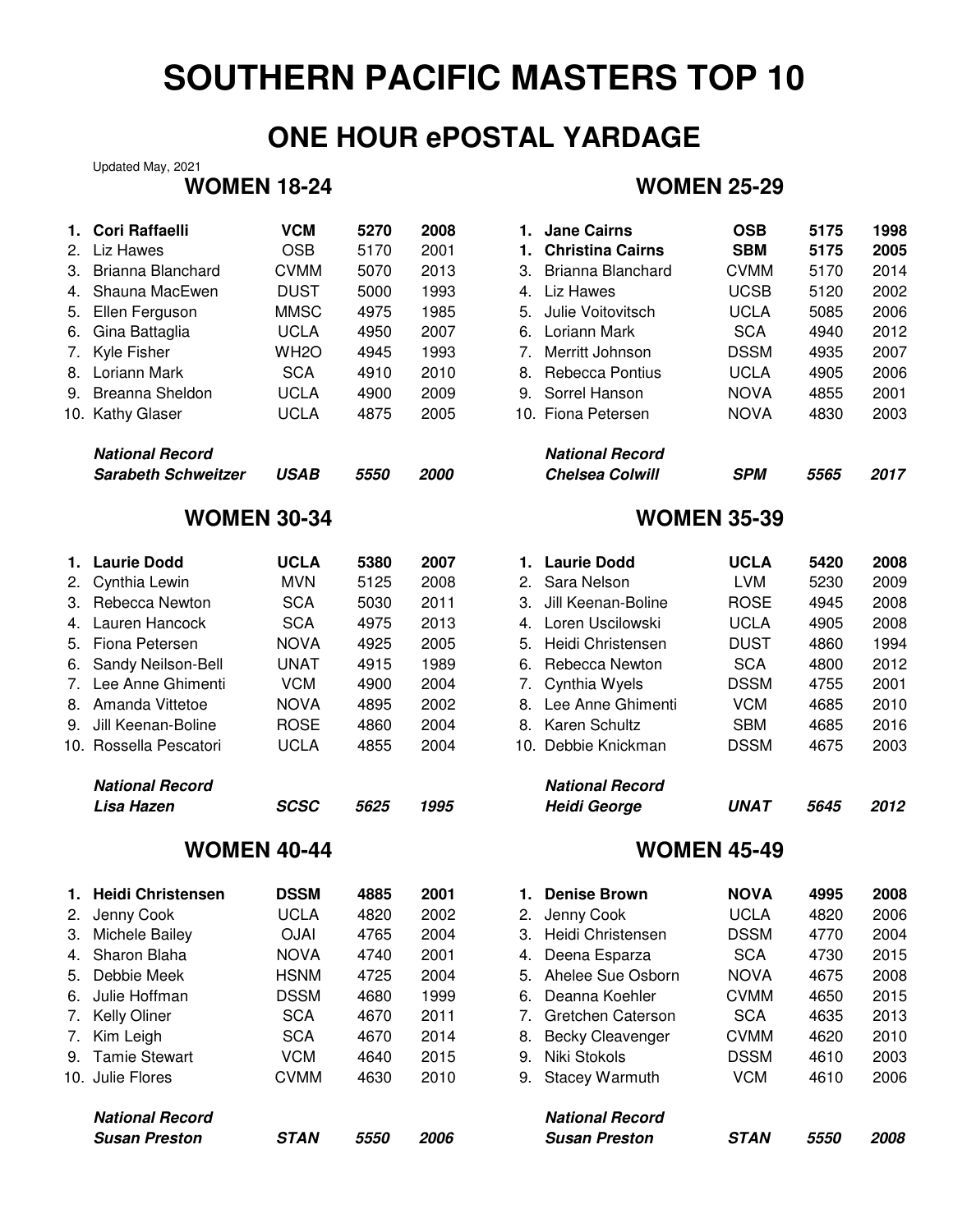## **ONE HOUR ePOSTAL YARDAGE**

Updated May, 2021

| <b>National Record</b><br><b>Suzanne Heim-Bowen</b> | <b>WCM</b>                                                                                                        | 4955                                                                         | 2018                         |                              | <b>National Record</b>    |                                                                                                                              | 4660                                                                                                             | 2020                         |
|-----------------------------------------------------|-------------------------------------------------------------------------------------------------------------------|------------------------------------------------------------------------------|------------------------------|------------------------------|---------------------------|------------------------------------------------------------------------------------------------------------------------------|------------------------------------------------------------------------------------------------------------------|------------------------------|
| 10. Beverly Montrella                               | <b>MVN</b>                                                                                                        | 3765                                                                         | 2010                         |                              |                           | <b>KMAN</b>                                                                                                                  | 3280                                                                                                             | 2017                         |
| Brenda Jarmakani                                    | <b>UCLA</b>                                                                                                       | 3770                                                                         | 2008                         | 9.                           | Louise Jobson             | <b>NBM</b>                                                                                                                   | 3285                                                                                                             | 1984                         |
| Nancy Nicholson                                     | <b>SCA</b>                                                                                                        | 3835                                                                         | 2017                         | 8.                           | Wendy Scherwat Ducourneau | <b>TSTT</b>                                                                                                                  | 3300                                                                                                             | 2017                         |
| Ellen Rockholm                                      | <b>KMAN</b>                                                                                                       | 3960                                                                         | 2013                         | 7.                           | <b>Helen Geoffrion</b>    | <b>UCLA</b>                                                                                                                  | 3310                                                                                                             | 2005                         |
| Diana Dolan LaMar                                   | <b>MVN</b>                                                                                                        | 4000                                                                         | 2021                         | 6.                           | Dorothy LaChasse          | <b>SBSC</b>                                                                                                                  | 3475                                                                                                             | 1990                         |
| <b>Jill Shaffer</b>                                 | <b>VCM</b>                                                                                                        | 4070                                                                         | 2021                         | 5.                           | <b>Beverly Montrella</b>  | <b>MVN</b>                                                                                                                   | 3495                                                                                                             | 2015                         |
| Jeannette Bauer                                     | <b>SCA</b>                                                                                                        | 4130                                                                         | 2010                         | 4.                           | Carol Jewell              | <b>NOVA</b>                                                                                                                  | 3600                                                                                                             | 2008                         |
| Niki Stokols                                        | <b>CVMM</b>                                                                                                       | 4275                                                                         | 2018                         | 3.                           | <b>Grace Altus</b>        | <b>SBSC</b>                                                                                                                  | 3620                                                                                                             | 1992                         |
| <b>Christie Ciraulo</b>                             | <b>UCLA</b>                                                                                                       | 4630                                                                         | 2015                         | 2.                           | Jeannette Bauer           | <b>SCA</b>                                                                                                                   | 3960                                                                                                             | 2015                         |
| <b>Stacey Warmuth</b>                               | <b>VCM</b>                                                                                                        | 4765                                                                         | 2020                         | 1.                           | <b>Ellen Rockholm</b>     | <b>KMAN</b>                                                                                                                  | 3985                                                                                                             | 2015                         |
|                                                     |                                                                                                                   |                                                                              |                              |                              |                           |                                                                                                                              |                                                                                                                  |                              |
| <b>Ellen Reynolds</b>                               | <b>SAWS</b>                                                                                                       | 5185                                                                         | 2015                         |                              | <b>Susan Preston</b>      | <b>STAN</b>                                                                                                                  | 5250                                                                                                             | 2019                         |
| <b>National Record</b>                              |                                                                                                                   |                                                                              |                              |                              | <b>National Record</b>    |                                                                                                                              |                                                                                                                  |                              |
| 10. Denise Hearst                                   | <b>CVMM</b>                                                                                                       | 4420                                                                         | 2012                         |                              |                           | <b>KMAN</b>                                                                                                                  | 4110                                                                                                             | 2016                         |
| Lisa Schoenneman                                    | <b>CVMM</b>                                                                                                       | 4430                                                                         | 2014                         | 9.                           | <b>Mel Latt</b>           | <b>CVMM</b>                                                                                                                  | 4115                                                                                                             | 2019                         |
| Niki Stokols                                        | <b>CSAM</b>                                                                                                       | 4475                                                                         | 2010                         | 8.                           | Jeannette Bauer           | <b>DSSM</b>                                                                                                                  | 4220                                                                                                             | 2007                         |
| Jenny Cook                                          | <b>UCLA</b>                                                                                                       | 4535                                                                         | 2013                         | 7.                           | <b>Holly Nuckols</b>      | <b>VCM</b>                                                                                                                   | 4240                                                                                                             | 2017                         |
|                                                     | <b>CVMM</b>                                                                                                       | 4695                                                                         | 2014                         | 6.                           | <b>Jill Shaffer</b>       | <b>VCM</b>                                                                                                                   | 4340                                                                                                             | 2017                         |
| Heidi Christensen                                   | <b>CSAM</b>                                                                                                       | 4730                                                                         | 2009                         | 5.                           | Niki Stokols              | <b>CVMM</b>                                                                                                                  | 4350                                                                                                             | 2013                         |
|                                                     |                                                                                                                   |                                                                              |                              | 4.                           |                           |                                                                                                                              |                                                                                                                  | 2018                         |
|                                                     |                                                                                                                   |                                                                              |                              |                              |                           |                                                                                                                              |                                                                                                                  | 2021                         |
|                                                     |                                                                                                                   |                                                                              |                              | 2.                           |                           |                                                                                                                              |                                                                                                                  | 2016                         |
| 1.                                                  |                                                                                                                   |                                                                              |                              | 1.                           |                           |                                                                                                                              |                                                                                                                  | 2009                         |
|                                                     | <b>Stacey Warmuth</b><br>Ahelee Sue Osborn<br><b>Christie Ciraulo</b><br>Deena Esparza<br><b>Becky Cleavenger</b> | <b>VCM</b><br><b>CVMM</b><br><b>UCLA</b><br><b>SCA</b><br><b>WOMEN 60-64</b> | 4845<br>4800<br>4790<br>4770 | 2011<br>2010<br>2006<br>2016 | 3.                        | <b>Christie Ciraulo</b><br><b>Stacey Warmuth</b><br>Deena Esparza<br>Jennifer Carango<br>10. Nancy Prier<br>10. Peggy Zappas | <b>UCLA</b><br><b>VCM</b><br><b>CLMS</b><br><b>SCA</b><br><b>WOMEN 65-69</b><br><b>Nancy Steadman Martin GSM</b> | 4815<br>4800<br>4635<br>4380 |

|    | 1. Grace Altus         | <b>OSB</b>        | 3600 | 1994 |                | 1. Beverly Montrell    |
|----|------------------------|-------------------|------|------|----------------|------------------------|
|    | 2. Dionne Caldwell     | <b>NOVA</b>       | 3320 | 2003 | 2 <sub>1</sub> | Grace Altus            |
| 3. | Maurine Kornfeld       | LBM               | 3300 | 1992 | 3.             | <b>Rita Simonton</b>   |
|    | 4. Helen Geoffrion     | <b>UCLA</b>       | 3250 | 2009 |                | 4. Dionne Caldwell     |
|    | 5. Louise Jobson       | <b>NBM</b>        | 3035 | 1990 |                | 5. Peggy Sanborn       |
| 6. | Jan Levinrad           | WH <sub>2</sub> O | 3000 | 2021 | 6.             | Jacquie Andersor       |
|    | 7. Peggy Sanborn       | <b>OSB</b>        | 2980 | 2000 |                | 7. Maxine Merlino      |
| 8. | <b>Renate Winkler</b>  | <b>UCLA</b>       | 2720 | 2008 |                | 8. Helen Curtis        |
|    | 9. Barbara Clark       | <b>IHAC</b>       | 2695 | 1986 |                | 9. Elizabeth Mauric    |
|    | 10. Helen Curtis       | CCM               | 2650 | 1988 |                | 10. Therese McAndre    |
|    | <b>National Record</b> |                   |      |      |                | <b>National Record</b> |
|    | <b>Christie Hayes</b>  | NEM               | 4145 | 2018 |                | <b>Beverly Montrel</b> |

### **WOMEN 50-54 WOMEN 55-59**

| <b>Stacey Warmuth</b>   | <b>VCM</b>  | 4845 | 2011 |    | 1. Christie Ciraulo    | <b>UCLA</b> | 4815               | 2009 |
|-------------------------|-------------|------|------|----|------------------------|-------------|--------------------|------|
| Ahelee Sue Osborn       | <b>CVMM</b> | 4800 | 2010 | 2. | <b>Stacey Warmuth</b>  | <b>VCM</b>  | 4800               | 2016 |
| Christie Ciraulo        | UCLA        | 4790 | 2006 | 3. | Deena Esparza          | <b>CLMS</b> | 4635               | 2021 |
| Deena Esparza           | <b>SCA</b>  | 4770 | 2016 | 4. | Jennifer Carango       | <b>SCA</b>  | 4380               | 2018 |
| Heidi Christensen       | <b>CSAM</b> | 4730 | 2009 | 5. | Niki Stokols           | <b>CVMM</b> | 4350               | 2013 |
| <b>Becky Cleavenger</b> | <b>CVMM</b> | 4695 | 2014 | 6. | Jill Shaffer           | VCM         | 4340               | 2017 |
| Jenny Cook              | UCLA        | 4535 | 2013 |    | <b>Holly Nuckols</b>   | <b>VCM</b>  | 4240               | 2017 |
| Niki Stokols            | <b>CSAM</b> | 4475 | 2010 | 8. | Jeannette Bauer        | <b>DSSM</b> | 4220               | 2007 |
| Lisa Schoenneman        | <b>CVMM</b> | 4430 | 2014 | 9. | Mel Latt               | <b>CVMM</b> | 4115               | 2019 |
| Denise Hearst           | <b>CVMM</b> | 4420 | 2012 |    | 10. Nancy Prier        | <b>KMAN</b> | 4110               | 2016 |
| <b>National Record</b>  |             |      |      |    | <b>National Record</b> |             |                    |      |
| <b>Ellen Reynolds</b>   | <b>SAWS</b> | 5185 | 2015 |    | <b>Susan Preston</b>   | <b>STAN</b> | <i><b>5250</b></i> | 2019 |

### **WOMEN 65-69**

| 1. | <b>Ellen Rockholm</b>     | <b>KMAN</b> | 3985 | 2015 |
|----|---------------------------|-------------|------|------|
| 2. | Jeannette Bauer           | <b>SCA</b>  | 3960 | 2015 |
| З. | Grace Altus               | <b>SBSC</b> | 3620 | 1992 |
| 4. | Carol Jewell              | <b>NOVA</b> | 3600 | 2008 |
| 5. | <b>Beverly Montrella</b>  | <b>MVN</b>  | 3495 | 2015 |
| 6. | Dorothy LaChasse          | <b>SBSC</b> | 3475 | 1990 |
| 7. | <b>Helen Geoffrion</b>    | UCLA        | 3310 | 2005 |
| 8. | Wendy Scherwat Ducourneau | TSTT        | 3300 | 2017 |
| 9. | Louise Jobson             | <b>NBM</b>  | 3285 | 1984 |
|    | 10. Peggy Zappas          | <b>KMAN</b> | 3280 | 2017 |
|    | $M2$ is a set $R2$ and    |             |      |      |

| ivalional necolu          |      |      |
|---------------------------|------|------|
| Nancy Steadman Martin GSM | 4660 | 2020 |

| 1. Grace Altus         | <b>OSB</b>        | 3600 | 1994 |    | 1. Beverly Montrella     | <b>MVN</b>  | 3710 | 2021 |
|------------------------|-------------------|------|------|----|--------------------------|-------------|------|------|
| 2. Dionne Caldwell     | <b>NOVA</b>       | 3320 | 2003 | 2. | Grace Altus              | <b>OSB</b>  | 3260 | 1999 |
| 3. Maurine Kornfeld    | LBM               | 3300 | 1992 | 3. | <b>Rita Simonton</b>     | GWSC        | 3210 | 1998 |
| 4. Helen Geoffrion     | UCLA              | 3250 | 2009 | 4. | Dionne Caldwell          | <b>NOVA</b> | 3060 | 2008 |
| 5. Louise Jobson       | <b>NBM</b>        | 3035 | 1990 | 5. | Peggy Sanborn            | <b>OSB</b>  | 2885 | 2003 |
| 6. Jan Levinrad        | WH <sub>2</sub> O | 3000 | 2021 | 6. | Jacquie Anderson         | UNAT        | 2875 | 2012 |
| 7. Peggy Sanborn       | <b>OSB</b>        | 2980 | 2000 |    | Maxine Merlino           | LBM         | 2865 | 1990 |
| 8. Renate Winkler      | <b>UCLA</b>       | 2720 | 2008 | 8. | <b>Helen Curtis</b>      | <b>SLOM</b> | 2605 | 1992 |
| 9. Barbara Clark       | <b>IHAC</b>       | 2695 | 1986 | 9. | Elizabeth Mauric         | <b>IHAC</b> | 2425 | 1983 |
| 10. Helen Curtis       | <b>CCM</b>        | 2650 | 1988 |    | 10. Therese McAndrew     | <b>NOVA</b> | 2175 | 2005 |
| <b>National Record</b> |                   |      |      |    | <b>National Record</b>   |             |      |      |
| <b>Christie Hayes</b>  | <b>NEM</b>        | 4145 | 2018 |    | <b>Beverly Montrella</b> | <b>MVN</b>  | 3710 | 2021 |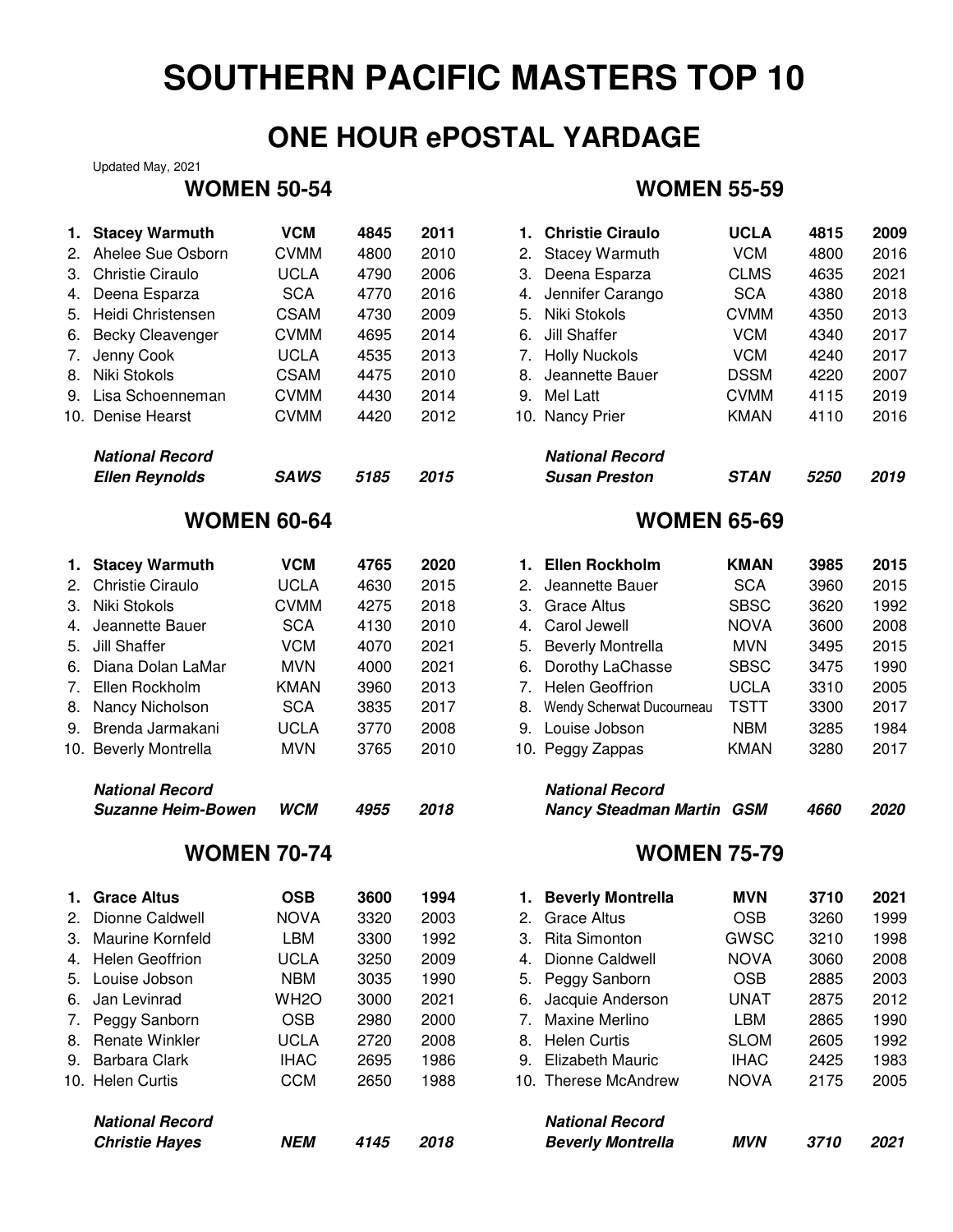## **ONE HOUR ePOSTAL YARDAGE**

Updated May, 2021

### **WOMEN 80-84 WOMEN 85-89**

| 1. | <b>Rita Simonton</b>   | <b>GWSC</b>        | 3235               | 2000 | <b>Rita Simonton</b><br>1.    | <b>GWSC</b> | 3005               | 2004 |  |  |
|----|------------------------|--------------------|--------------------|------|-------------------------------|-------------|--------------------|------|--|--|
|    | 2. Maurine Kornfeld    | СM                 | 2600               | 2005 | Maurine Kornfeld<br>2.        | <b>MVN</b>  | 2600               | 2007 |  |  |
|    | 3. Peggy Sanborn       | <b>SBM</b>         | 2580               | 2009 | Peggy Sanborn<br>З.           | <b>SBM</b>  | 1900               | 2014 |  |  |
|    | 4. Elizabeth Mauric    | <b>IHAC</b>        | 2275               | 1985 | Elizabeth Mauric<br>4.        | <b>SCAQ</b> | 1840               | 1990 |  |  |
| 5. | Katherine Pelton       | <b>IHAC</b>        | 2165               | 1986 | Katherine Pelton<br>5.        | <b>IHAC</b> | 1675               | 1992 |  |  |
|    | 6. Geraldine Turner    | <b>LVM</b>         | 1475               | 1992 |                               |             |                    |      |  |  |
|    | <b>National Record</b> |                    |                    |      | <b>National Record</b>        |             |                    |      |  |  |
|    | Patricia Bond          | <b>SYSM</b>        | 3275               | 2018 | <b>Rita Simonton</b>          | <b>GWSC</b> | 3005               | 2004 |  |  |
|    |                        |                    |                    |      | <b>WOMEN 95-99</b>            |             |                    |      |  |  |
|    |                        | <b>WOMEN 90-94</b> |                    |      |                               |             |                    |      |  |  |
|    | 1. Rita Simonton       | <b>LOST</b>        | 2720               | 2009 | <b>Maurine Kornfeld</b><br>1. | <b>ROSE</b> | 2200               | 2017 |  |  |
|    | 2. Maurine Kornfeld    | <b>MVN</b>         | 2475               | 2012 |                               |             |                    |      |  |  |
|    | 3. Luella Tyra         | <b>IHAC</b>        | 975                | 1983 |                               |             |                    |      |  |  |
|    | <b>National Record</b> |                    |                    |      | <b>National Record</b>        |             |                    |      |  |  |
|    | <b>Rita Simonton</b>   | LOST               | <i><b>2720</b></i> | 2009 | <b>Maurine Kornfeld</b>       | <b>ROSE</b> | <i><b>2200</b></i> | 2017 |  |  |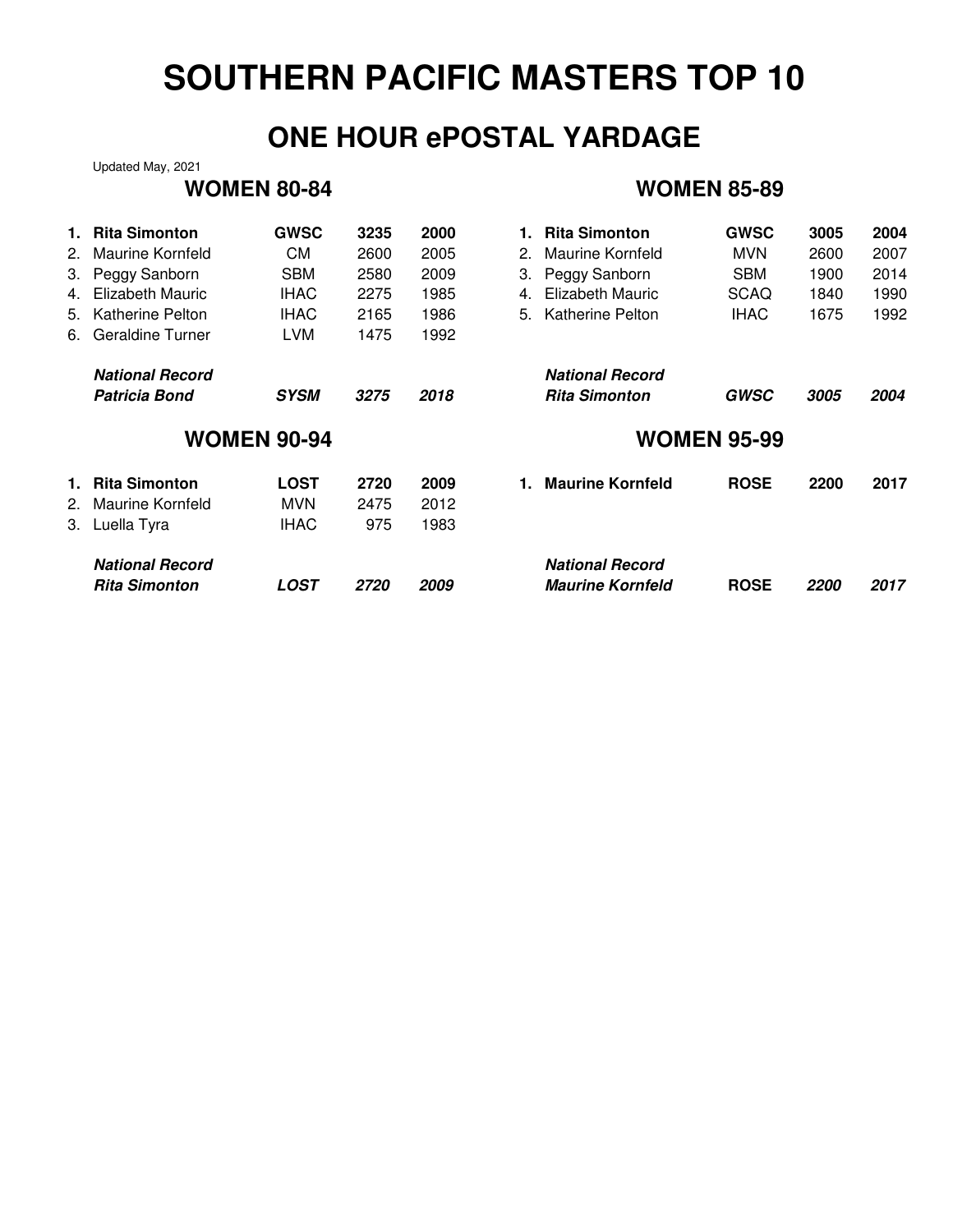## **ONE HOUR ePOSTAL YARDAGE**

Updated May, 2021

| 1. | <b>Craig Nadel</b>     | <b>MMSC</b>      | 5590 | 1985 | 1. | <b>Matt Miller</b>     | <b>UCLA</b>      | 5490 | 2003 |
|----|------------------------|------------------|------|------|----|------------------------|------------------|------|------|
| 2. | Juan Carlo Piccio      | <b>UCLA</b>      | 5440 | 2006 | 2. | <b>Mike Shaffer</b>    | <b>DUST</b>      | 5450 | 1995 |
| 3. | <b>Matthew Wheeler</b> | <b>SBM</b>       | 5375 | 2005 |    | 3. Peter Egan          | <b>SCAQ</b>      | 5380 | 1994 |
| 4. | <b>Thomas Maires</b>   | <b>VCM</b>       | 5225 | 2010 | 4. | Jamie Zwick            | <b>UCLA</b>      | 5335 | 2006 |
| 5. | Jim Nash               | <b>UCLA</b>      | 5200 | 2004 | 5. | Jason Fox              | <b>ROSE</b>      | 5300 | 2006 |
|    | 6. Edmond Roche        | <b>SCA</b>       | 5140 | 2014 | 6. | Jeremy Delicino        | <b>UCLA</b>      | 5285 | 2003 |
| 7. | J J Kaye               | <b>UCLA</b>      | 5100 | 2007 | 7. | Casey Harmon           | <b>UCLA</b>      | 5215 | 2004 |
|    | 8. William Power       | <b>SBSC</b>      | 4960 | 1982 | 8. | <b>Brian Jones</b>     | <b>IHAC</b>      | 5200 | 1991 |
|    | 9. Mark Arnott         | <b>UCLA</b>      | 4885 | 2004 | 8. | Ian Neubauer           | <b>ROSE</b>      | 5200 | 2009 |
|    | 10. Philip Kao         | <b>UCLA</b>      | 4880 | 2005 |    | 10. Johannes Walcher   | <b>UCSB</b>      | 5185 | 2002 |
|    | <b>National Record</b> |                  |      |      |    | <b>National Record</b> |                  |      |      |
|    | <b>Robert Margalis</b> | <b>SPM</b>       | 6135 | 2007 |    | <b>Daniel Veatch</b>   | <b>USF</b>       | 6115 | 1994 |
|    |                        | <b>MEN 30-34</b> |      |      |    |                        | <b>MEN 35-39</b> |      |      |
| 1. | <b>Bernie Zeruhn</b>   | <b>NOVA</b>      | 5620 | 2004 | 1. | <b>Mike Shaffer</b>    | <b>VCM</b>       | 5905 | 2003 |
| 2. | <b>Gerry Rodrigues</b> | <b>UCLA</b>      | 5575 | 1997 | 2. | Randy Eickhoff         | <b>UCLA</b>      | 5620 | 2003 |
| 3. | <b>Michael Collins</b> | <b>UCLA</b>      | 5535 | 1998 | 3. | <b>Tim Hedrick</b>     | <b>VCM</b>       | 5520 | 2002 |
| 4. | <b>Bill Damm</b>       | <b>CPM</b>       | 5500 | 1981 | 4. | Mark Magee             | <b>CLVM</b>      | 5485 | 2006 |
| 5. | <b>Jeff Pickett</b>    | <b>UCLA</b>      | 5340 | 2008 | 5. | <b>Bill Damm</b>       | <b>CPM</b>       | 5400 | 1982 |
|    | 6. Kyle Power          | <b>SCA</b>       | 5320 | 2011 | 5. | <b>Gerry Rodrigues</b> | <b>UCLA</b>      | 5400 | 1998 |
| 7. | Johannes Walcher       | <b>UCSB</b>      | 5295 | 2004 | 7. | Mark Cleavenger        | <b>VCM</b>       | 5365 | 2001 |
| 8. | <b>Brad Shenfeld</b>   | <b>UCLA</b>      | 5285 | 2006 | 8. | Dan Wegner             | <b>SCAQ</b>      | 5360 | 2005 |
| 9. | Jordan Rapp            | <b>CVMM</b>      | 5275 | 2014 | 9. | <b>Michael Collins</b> | <b>NOVA</b>      | 5355 | 2002 |
|    | 10. Byron Reidenbaugh  | <b>IHAC</b>      | 5270 | 1986 |    | 10. Brad Shenfeld      | <b>UCLA</b>      | 5250 | 2007 |
|    | <b>National Record</b> |                  |      |      |    | <b>National Record</b> |                  |      |      |
|    | <b>Eric Nilsson</b>    | NEM              | 5765 | 2020 |    | <b>Mike Shaffer</b>    | <b>VCM</b>       | 5905 | 2003 |
|    |                        | <b>MEN 40-44</b> |      |      |    |                        | <b>MEN 45-49</b> |      |      |
|    | 1. Mike Shaffer        | <b>VCM</b>       | 5910 | 2009 | 1. | <b>Mike Shaffer</b>    | <b>VCM</b>       | 5625 | 2013 |
|    | 2. Gerry Rodrigues     | <b>UCLA</b>      | 5625 | 2007 |    | 2. Gerry Rodrigues     | <b>UCLA</b>      | 5575 | 2008 |
| З. | <b>Randy Eickhoff</b>  | <b>SCA</b>       | 5550 | 2010 |    | 3. Randy Eickhoff      | <b>SCA</b>       | 5400 | 2013 |
| 4. | <b>Tim Hedrick</b>     | <b>VCM</b>       | 5495 | 2004 | 4. | Jonathan Edge          | <b>SCMC</b>      | 5225 | 2015 |
| 5. | Mark Magee             | LVM              | 5450 | 2008 | 5. | Jeffrey Crosson        | <b>NOVA</b>      | 5170 | 2008 |
| 6. | Norbert Hoehne         | <b>SCA</b>       | 5310 | 2012 | 5. | Simon Millar           | <b>UCLA</b>      | 5170 | 2012 |
| 7. | <b>Ben Pecht</b>       | <b>VCM</b>       | 5250 | 2016 | 7. | <b>Mark Hontas</b>     | <b>SCA</b>       | 5140 | 2010 |
| 8. | Jeffrey Crosson        | <b>NOVA</b>      | 5245 | 2002 | 7. | Eric Marnoch           | <b>CVMM</b>      | 5140 | 2015 |
| 9. | <b>Bill Damm</b>       | <b>CPM</b>       | 5225 | 1987 | 9. | Mark Magee             | <b>LVM</b>       | 5125 | 2014 |
| 9. | Simon Millar           | <b>UCLA</b>      | 5225 | 2010 |    | 10. Jeff Moxie         | <b>DSSM</b>      | 5120 | 2007 |
|    | <b>National Record</b> |                  |      |      |    | <b>National Record</b> |                  |      |      |
|    | <b>Mike Shaffer</b>    | <b>VCM</b>       | 5910 | 2009 |    | <b>Jeff Erwin</b>      | <b>SAWS</b>      | 5755 | 2010 |

## **MEN 18-24 MEN 25-29**

| <b>Craig Nadel</b>     | <b>MMSC</b>      | 5590 | 1985 |    | 1. Matt Miller         | <b>UCLA</b>      | 5490 | 2003 |
|------------------------|------------------|------|------|----|------------------------|------------------|------|------|
| Juan Carlo Piccio      | <b>UCLA</b>      | 5440 | 2006 | 2. | <b>Mike Shaffer</b>    | <b>DUST</b>      | 5450 | 1995 |
| Matthew Wheeler        | <b>SBM</b>       | 5375 | 2005 | 3. | Peter Egan             | <b>SCAQ</b>      | 5380 | 1994 |
| <b>Thomas Maires</b>   | <b>VCM</b>       | 5225 | 2010 | 4. | Jamie Zwick            | <b>UCLA</b>      | 5335 | 2006 |
| Jim Nash               | <b>UCLA</b>      | 5200 | 2004 | 5. | Jason Fox              | <b>ROSE</b>      | 5300 | 2006 |
| <b>Edmond Roche</b>    | <b>SCA</b>       | 5140 | 2014 | 6. | Jeremy Delicino        | <b>UCLA</b>      | 5285 | 2003 |
| J J Kaye               | <b>UCLA</b>      | 5100 | 2007 | 7. | Casey Harmon           | <b>UCLA</b>      | 5215 | 2004 |
| <b>William Power</b>   | <b>SBSC</b>      | 4960 | 1982 | 8. | <b>Brian Jones</b>     | <b>IHAC</b>      | 5200 | 1991 |
| Mark Arnott            | <b>UCLA</b>      | 4885 | 2004 | 8. | Ian Neubauer           | <b>ROSE</b>      | 5200 | 2009 |
| Philip Kao             | <b>UCLA</b>      | 4880 | 2005 |    | 10. Johannes Walcher   | <b>UCSB</b>      | 5185 | 2002 |
| <b>National Record</b> |                  |      |      |    | <b>National Record</b> |                  |      |      |
| <b>Robert Margalis</b> | <b>SPM</b>       | 6135 | 2007 |    | <b>Daniel Veatch</b>   | <b>USF</b>       | 6115 | 1994 |
|                        | <b>MEN 30-34</b> |      |      |    |                        | <b>MEN 35-39</b> |      |      |
| <b>Bernie Zeruhn</b>   | <b>NOVA</b>      | 5620 | 2004 | 1. | <b>Mike Shaffer</b>    | <b>VCM</b>       | 5905 | 2003 |
| Gerry Rodrigues        | <b>UCLA</b>      | 5575 | 1997 | 2. | Randy Eickhoff         | <b>UCLA</b>      | 5620 | 2003 |
| <b>Michael Collins</b> | <b>UCLA</b>      | 5535 | 1998 | 3. | <b>Tim Hedrick</b>     | <b>VCM</b>       | 5520 | 2002 |
| <b>Bill Damm</b>       | <b>CPM</b>       | 5500 | 1981 | 4. | Mark Magee             | <b>CLVM</b>      | 5485 | 2006 |
| <b>Jeff Pickett</b>    | <b>UCLA</b>      | 5340 | 2008 | 5. | <b>Bill Damm</b>       | <b>CPM</b>       | 5400 | 1982 |
| Kyle Power             | <b>SCA</b>       | 5320 | 2011 | 5. | <b>Gerry Rodrigues</b> | <b>UCLA</b>      | 5400 | 1998 |
| Johannes Walcher       | <b>UCSB</b>      | 5295 | 2004 | 7. | Mark Cleavenger        | <b>VCM</b>       | 5365 | 2001 |
| <b>Brad Shenfeld</b>   | <b>UCLA</b>      | 5285 | 2006 | 8. | Dan Wegner             | <b>SCAQ</b>      | 5360 | 2005 |
| Jordan Rapp            | <b>CVMM</b>      | 5275 | 2014 | 9. | <b>Michael Collins</b> | <b>NOVA</b>      | 5355 | 2002 |
| Byron Reidenbaugh      | <b>IHAC</b>      | 5270 | 1986 |    | 10. Brad Shenfeld      | <b>UCLA</b>      | 5250 | 2007 |
| <b>National Record</b> |                  |      |      |    | <b>National Record</b> |                  |      |      |
| <b>Eric Nilsson</b>    | <b>NEM</b>       | 5765 | 2020 |    | <b>Mike Shaffer</b>    | <b>VCM</b>       | 5905 | 2003 |
|                        | <b>MEN 40-44</b> |      |      |    |                        | <b>MEN 45-49</b> |      |      |
| <b>Mike Shaffer</b>    | <b>VCM</b>       | 5910 | 2009 |    | 1. Mike Shaffer        | <b>VCM</b>       | 5625 | 2013 |
| Gerry Rodrigues        | <b>UCLA</b>      | 5625 | 2007 |    | 2. Gerry Rodrigues     | <b>UCLA</b>      | 5575 | 2008 |
| <b>Randy Eickhoff</b>  | <b>SCA</b>       | 5550 | 2010 | 3. | <b>Randy Eickhoff</b>  | <b>SCA</b>       | 5400 | 2013 |
| <b>Tim Hedrick</b>     | <b>VCM</b>       | 5495 | 2004 | 4. | Jonathan Edge          | <b>SCMC</b>      | 5225 | 2015 |
| Mark Magee             | <b>LVM</b>       | 5450 | 2008 | 5. | Jeffrey Crosson        | <b>NOVA</b>      | 5170 | 2008 |
| Norbert Hoehne         | <b>SCA</b>       | 5310 | 2012 | 5. | Simon Millar           | <b>UCLA</b>      | 5170 | 2012 |
| Ben Pecht              | <b>VCM</b>       | 5250 | 2016 | 7. | <b>Mark Hontas</b>     | <b>SCA</b>       | 5140 | 2010 |
| Jeffrey Crosson        | <b>NOVA</b>      | 5245 | 2002 |    | 7. Eric Marnoch        | <b>CVMM</b>      | 5140 | 2015 |
| Bill Damm              | <b>CPM</b>       | 5225 | 1987 | 9. | Mark Magee             | <b>LVM</b>       | 5125 | 2014 |
| Simon Millar           | <b>UCLA</b>      | 5225 | 2010 |    | 10. Jeff Moxie         | <b>DSSM</b>      | 5120 | 2007 |
| <b>National Record</b> |                  |      |      |    | <b>National Record</b> |                  |      |      |
|                        |                  |      |      |    |                        |                  |      |      |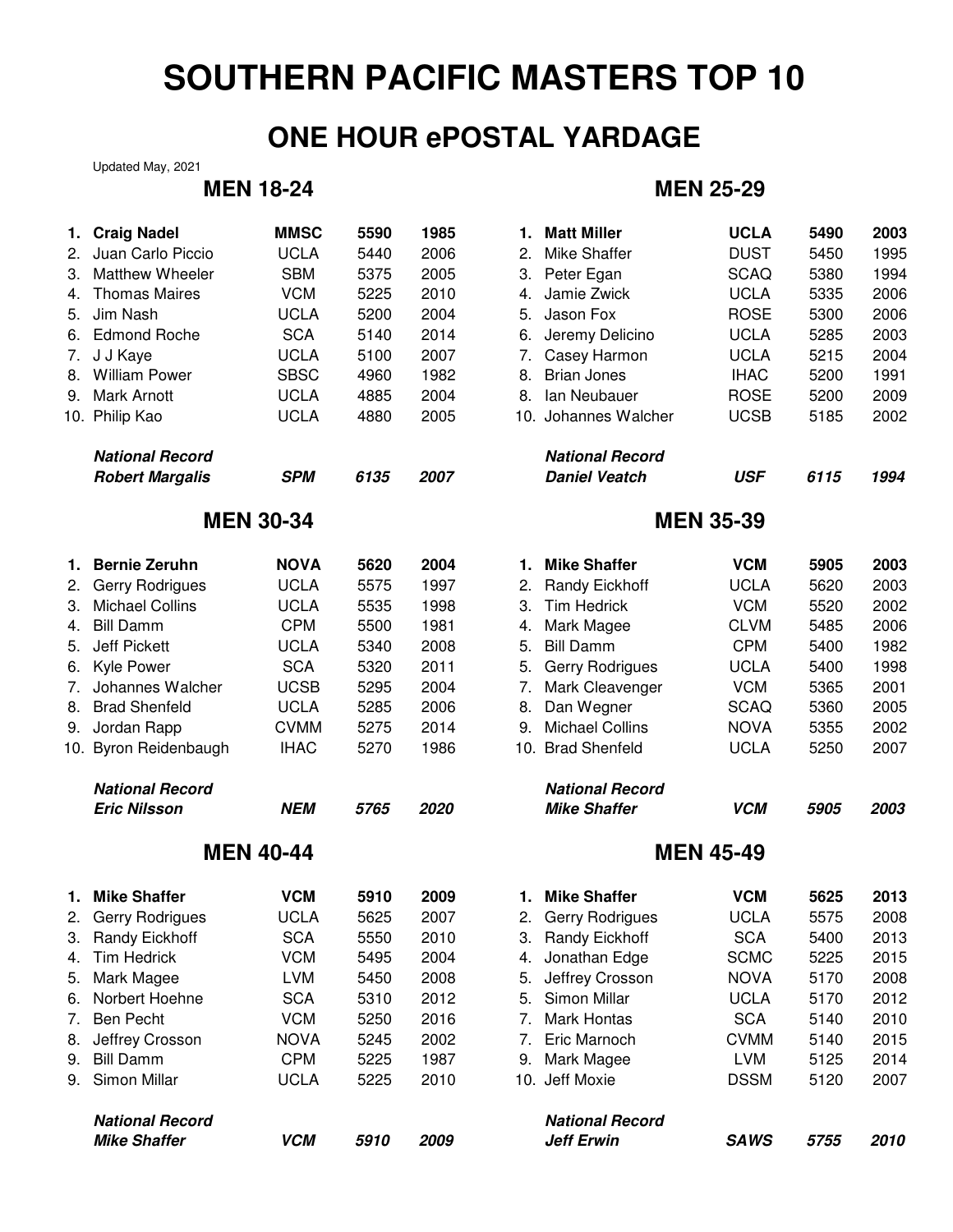## **ONE HOUR ePOSTAL YARDAGE**

Updated May, 2021

## **MEN 50-54**

| 1.  | Jim McConica                                | <b>VCM</b>       | 5620 | 2002 | 1.               | Jim McConica                               | <b>VCM</b>       | 5445 | 2010 |  |
|-----|---------------------------------------------|------------------|------|------|------------------|--------------------------------------------|------------------|------|------|--|
| 2.  | <b>Mike Shaffer</b>                         | <b>VCM</b>       | 5525 | 2016 | 2.               | <b>Mike Shaffer</b>                        | <b>VCM</b>       | 5375 | 2020 |  |
| 3.  | Kurt Dickson                                | <b>GRA</b>       | 5370 | 2018 | 3.               | <b>Randy Eickhoff</b>                      | <b>CLMS</b>      | 5175 | 2020 |  |
| 4.  | Craig Taylor                                | <b>NOVA</b>      | 5190 | 2005 | 4.               | Tegze Haraszti                             | <b>HBSC</b>      | 5030 | 1998 |  |
| 5.  | <b>Randy Eickhoff</b>                       | <b>SCA</b>       | 5165 | 2018 | 5.               | <b>Stephen Davis</b>                       | <b>SCA</b>       | 4960 | 2015 |  |
| 6.  | Tryggvi Helgason                            | <b>SCMC</b>      | 5100 | 2016 | 6.               | Kevin Marble                               | <b>VCM</b>       | 4890 | 2016 |  |
| 7.  | <b>Stephen Davis</b>                        | <b>SCA</b>       | 5040 | 2013 | 7.               | Peter O'Keeffe                             | <b>UCLA</b>      | 4840 | 2006 |  |
| 8.  | Tegze Haraszti                              | <b>HBSC</b>      | 4965 | 1994 | 8.               | <b>Michael Blatt</b>                       | <b>VCM</b>       | 4825 | 2012 |  |
| 9.  | Robbie Allen                                | <b>VCM</b>       | 4950 | 2016 | 9.               | Larry Raffaelli                            | <b>VCM</b>       | 4770 | 2002 |  |
|     | 10. Kevin Lane                              | <b>SCA</b>       | 4925 | 2011 |                  | 10. Bob Coale                              | <b>ROSE</b>      | 4700 | 1995 |  |
|     |                                             |                  |      |      |                  |                                            |                  |      |      |  |
|     | <b>National Record</b><br><b>Jeff Erwin</b> | <b>SAWS</b>      | 5630 | 2015 |                  | <b>National Record</b><br>Ricardo Valdivia | <b>GOLD</b>      | 5570 | 2019 |  |
|     |                                             |                  |      |      |                  |                                            |                  |      |      |  |
|     |                                             | <b>MEN 60-64</b> |      |      |                  |                                            | <b>MEN 65-69</b> |      |      |  |
| 1.  | Jim McConica                                | <b>VCM</b>       | 5285 | 2011 | 1.               | Jim McConica                               | <b>VCM</b>       | 4920 | 2017 |  |
| 2.  | <b>Hubie Kerns</b>                          | <b>VCM</b>       | 4770 | 2013 | 2.               | <b>Hubie Kerns</b>                         | <b>VCM</b>       | 4720 | 2016 |  |
| 3.  | <b>Michael Blatt</b>                        | <b>VCM</b>       | 4750 | 2016 | 3.               | Larry Raffaelli                            | <b>VCM</b>       | 4455 | 2009 |  |
| 4.  | Larry Raffaelli                             | <b>VCM</b>       | 4695 | 2004 | 4.               | Glenn Gruber                               | <b>VCM</b>       | 4425 | 2016 |  |
| 5.  | Glenn Gruber                                | <b>VCM</b>       | 4680 | 2010 | 5.               | Phil Sidenberg                             | <b>CLMS</b>      | 4350 | 2021 |  |
| 6.  | Phil Sidenberg                              | <b>SCA</b>       | 4575 | 2017 | 6.               | Frank Piemme                               | <b>SCAQ</b>      | 4315 | 1991 |  |
| 6.  | Luke Claus                                  | <b>CLMS</b>      | 4575 | 2020 | 7.               | <b>Buddy Belshe</b>                        | <b>HBSC</b>      | 4205 | 2002 |  |
| 8.  | Peter O'Keeffe                              | <b>UCLA</b>      | 4570 | 2012 | 8.               | Larry Pearson                              | <b>VCM</b>       | 4135 | 2016 |  |
| 9.  | <b>Bob Coale</b>                            | <b>DSSM</b>      | 4505 | 2000 | 9.               | Michael Wood                               | <b>VCM</b>       | 4110 | 2008 |  |
| 10. | <b>Robert Rosen</b>                         | <b>CVMM</b>      | 4470 | 2014 |                  | 10. Stuart Thomson                         | <b>SCA</b>       | 4100 | 2010 |  |
|     | <b>National Record</b>                      |                  |      |      |                  | <b>National Record</b>                     |                  |      |      |  |
|     | <b>Sandy MacDonald</b>                      | <b>SMST</b>      | 5295 | 2016 |                  | <b>Sandy MacDonald</b>                     | <b>SMST</b>      | 5015 | 2020 |  |
|     | <b>MEN 70-74</b>                            |                  |      |      | <b>MEN 75-79</b> |                                            |                  |      |      |  |
|     |                                             |                  |      |      |                  |                                            |                  |      |      |  |
| 1.  | Jim McConica                                | <b>VCM</b>       | 4825 | 2020 | 1.               | <b>Frank Piemme</b>                        | <b>OSB</b>       | 4085 | 2000 |  |
| 2.  | Frank Piemme                                | OSB              | 4205 | 1995 |                  | Larry Raffaelli                            | VCM              | 3675 | 2019 |  |
| 3.  | <b>Robert Rosen</b>                         | <b>CVMM</b>      | 4120 | 2020 | 3.               | Jurgen Schmidt                             | <b>OSB</b>       | 3650 | 2000 |  |
| 4.  | Larry Raffaelli                             | <b>VCM</b>       | 4060 | 2015 | 4.               | <b>Woody Bowersock</b>                     | LBM              | 3230 | 1991 |  |
| 5.  | <b>Bart Bleuel</b>                          | <b>VCM</b>       | 3780 | 2012 | 5.               | <b>Robert Owens</b>                        | <b>VCM</b>       | 3200 | 2021 |  |
| 6.  | Frank Freeman                               | <b>CVMM</b>      | 3765 | 2016 | 6.               | <b>Bill Shott</b>                          | LBM              | 3150 | 1987 |  |
| 7.  | Jurgen Schmidt                              | <b>OSB</b>       | 3735 | 1995 | 7.               | John Burnside                              | LBM              | 3085 | 1987 |  |
| 8.  | <b>Robert Bergstrom</b>                     | <b>FMT</b>       | 3690 | 2012 | 8.               | John Stinson                               | <b>CCM</b>       | 3045 | 1988 |  |
| 9.  | <b>Stuart Thomson</b>                       | <b>MRSC</b>      | 3680 | 2016 | 9.               | Leonard Chapin                             | LBM              | 3010 | 1986 |  |
| 10. | George McNee                                | <b>SCA</b>       | 3575 | 2018 |                  | 10. Alfred Guth                            | LBM              | 2880 | 1986 |  |
|     | <b>National Record</b>                      |                  |      |      |                  | <b>National Record</b>                     |                  |      |      |  |
|     | Jim McConica                                | <b>VCM</b>       | 4825 | 2020 |                  | <b>David Radcliff</b>                      | <b>OREG</b>      | 4520 | 2010 |  |